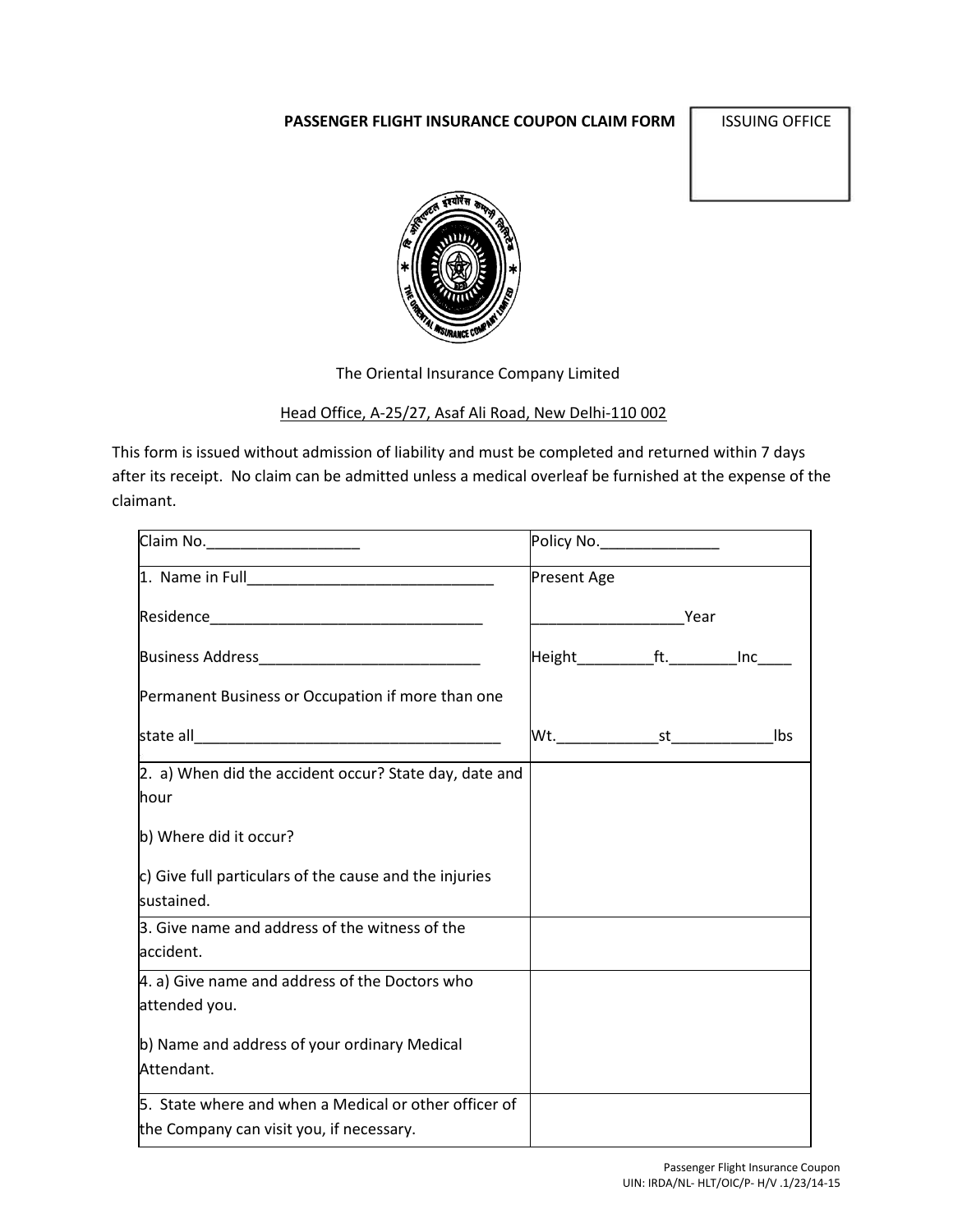| 6.(a) State the number of days you have been           | $6.$ (a) confined for day From |
|--------------------------------------------------------|--------------------------------|
| necessarily and entirely confined to Bed, Room or      |                                |
| House as the sole and direct result of the Injuries    | to                             |
| sustained.                                             |                                |
| (b) If still confined, state probable duration of      | (b)                            |
| confinement.                                           |                                |
| $(c)$ Have you in any way attended to business or work | ( c )                          |
| during the above period?                               |                                |
| (d) Have you been able to attend to any portion of you | (d)                            |
| business or occupation and if so, from what date?      |                                |
| 7. Have you previously claimed or received             |                                |
| compensation under an Accident and/or Sickness         |                                |
| Policy? If so, give Particulars.                       |                                |
| 8. a) Are you insured elsewhere?                       | (a)                            |
| b) If so give the name of each Company or Insurer and  | (b)                            |
| the amount you are entitled to Claim.                  |                                |

I HEREBY DECLARE that I have received the injuries above described and warrant the truth of the foregoing particulars in every respect, and I agree that if I have made, or if shall make false or untrue statement, suppression or concealment, my right to compensate shall be absolutely forfeited.

I claim to be paid sum of………………..per week, or the total sum of …………which I agree to accept in full settlement of my claim on the company.

Dated\_\_\_\_\_\_\_\_\_\_\_ Signature\_\_\_\_\_\_\_\_\_\_\_\_\_\_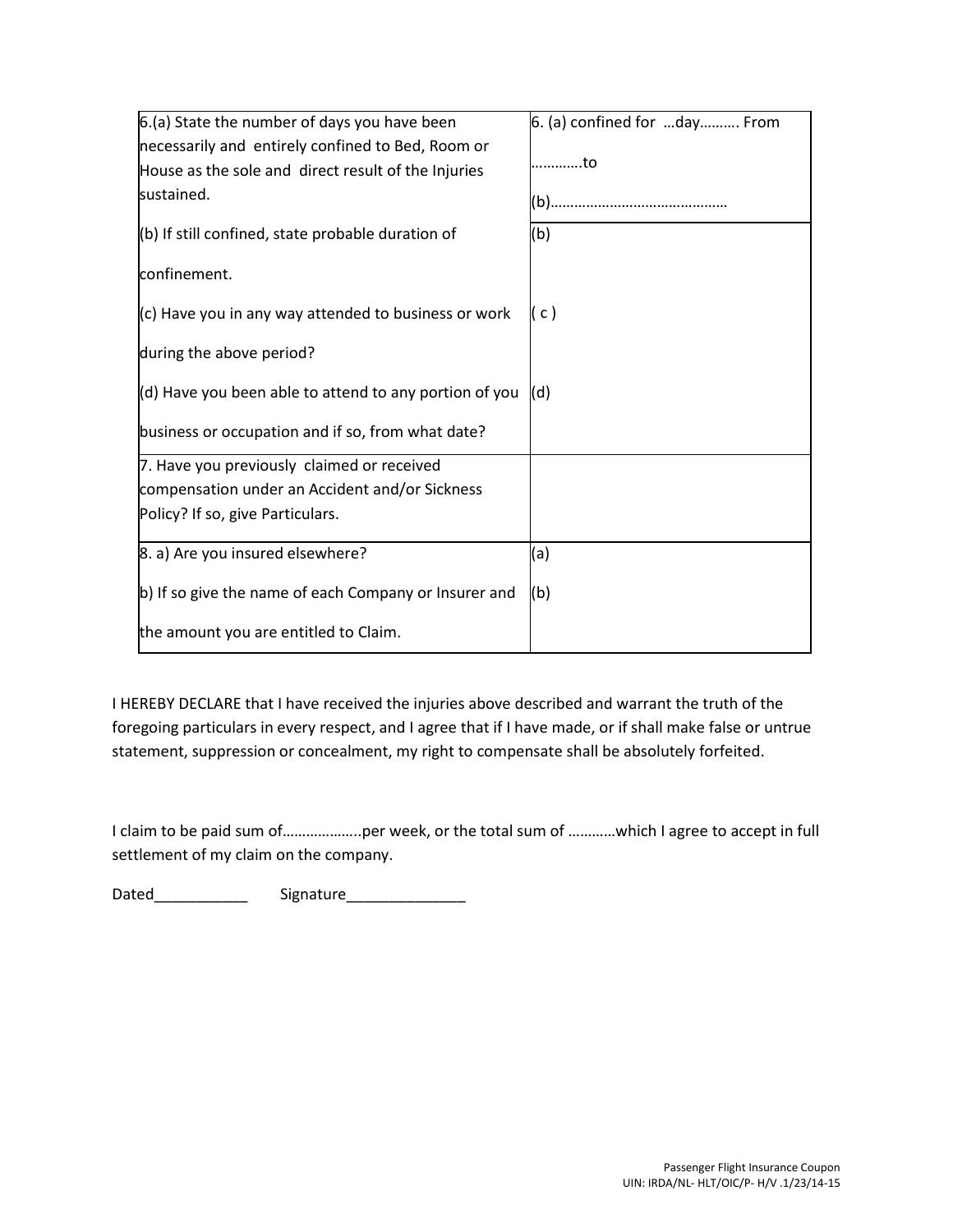### **PRIVATE AND CONFIDENTIAL MEDICAL REPORT**



# **The Oriental Insurance Company Limited Head Office, A-25/27, Asaf Ali Road, New Delhi-110 002**

Note: this form is to be completed by the claimant's Medical Attendant whose replies should be as full as possible.

| Policy No.                                                                                                                                                               | Claim No. |
|--------------------------------------------------------------------------------------------------------------------------------------------------------------------------|-----------|
| 1. CLAIMANT Name in full                                                                                                                                                 | Age_      |
| 2. The nature and extent of injuries (if to a limb,<br>state whether right or left)                                                                                      |           |
| 3. The cause of the accident, so far as known to you.                                                                                                                    |           |
| 4. a) Details of your first attendance upon him in                                                                                                                       | a)        |
| consequence of the injuries sustained?                                                                                                                                   | b)        |
| b) Are you still in attendance                                                                                                                                           |           |
| 5. Are you his usual Medical Attendant and if so,                                                                                                                        |           |
| how far have you known him and for what have you                                                                                                                         |           |
| attended him?                                                                                                                                                            |           |
| 6. a) Are his symptoms (i) due exclusively to the                                                                                                                        | (a)       |
| accident or (ii) traceable to disease, infirmity or any<br>other cause?                                                                                                  | (i)       |
| (b) Has he ever suffered from Gout, Rheumatism,                                                                                                                          | (ii)      |
| diabetes or fits?                                                                                                                                                        | (b)       |
| $(c)$ is there anything in his medical history which<br>may have contributed directly or indirectly to the<br>accident or which may be likely to retard his<br>recovery. | (c)       |
| $(d)$ Have you any reason to suppose that he was<br>under the influence of intoxicants at the time of<br>accident?                                                       | (d)       |